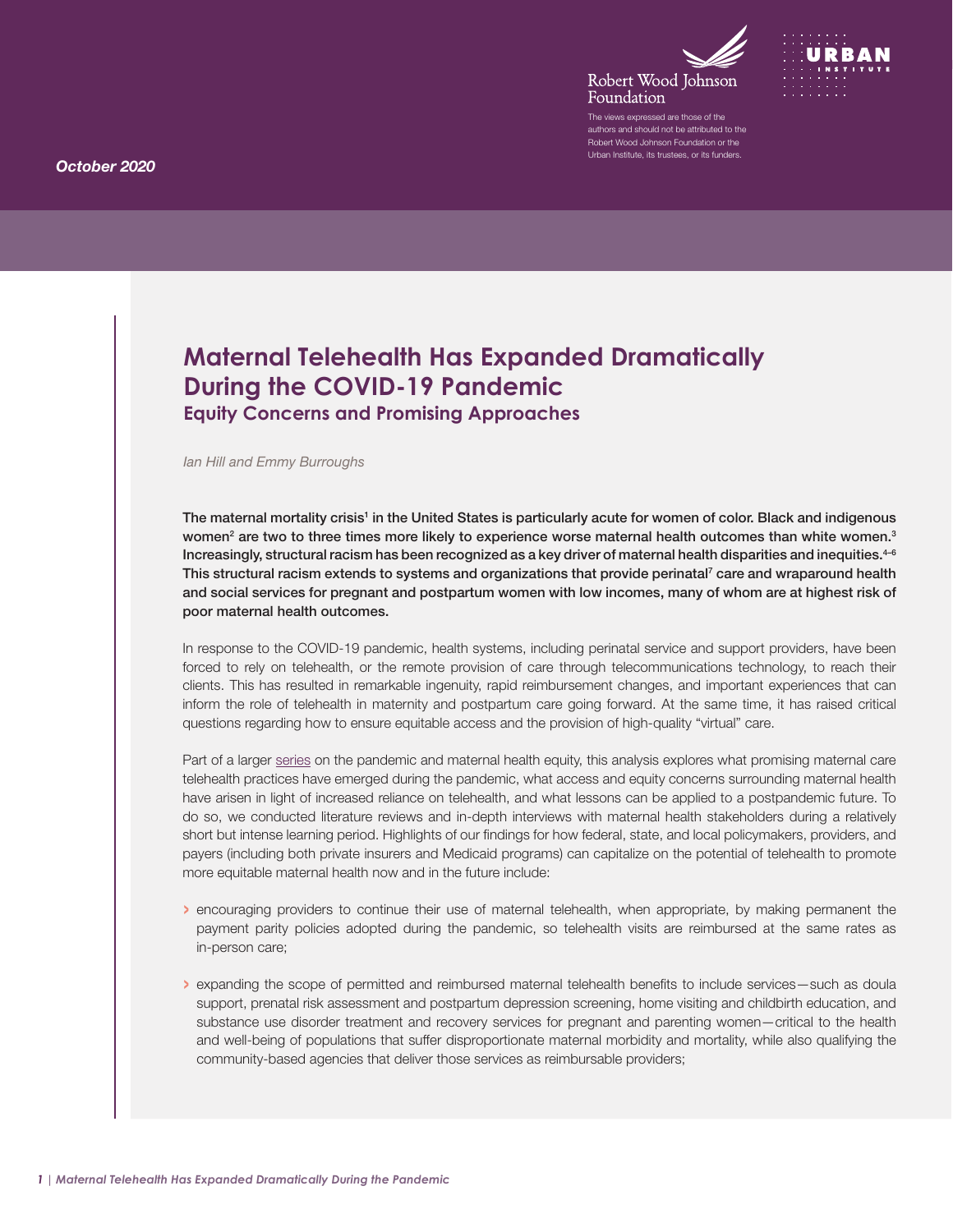- <span id="page-1-0"></span>› investing in and scaling up digital products that can facilitate access to telehealth, distribute health education messages by text, send appointment reminders and referrals, and provide wireless blood pressure and weight monitoring to help reduce widespread access inequities in current health systems; and
- › addressing barriers to access, such as the "digital divide" and safety net provider capacity limitations, through infrastructure investments in low-income and rural communities, such as by bolstering access to the internet, smartphones, and data plans in communities or providing grants and technical assistance to safety net providers to increase their capacity to provide telehealth services.

## *Introduction*

The emergence and rapid spread of the novel coronavirus in 2020 created an imperative to deliver health care services virtually, which permitted receipt of needed health care while discouraging further transmission of COVID-19, the disease caused by the virus. This was true generally and with perinatal care (defined in this paper as inclusive of all prenatal, delivery, and postpartum services). Before the pandemic, telehealth was not widely used, its growth hindered by restrictive reimbursement policies, high startup costs, insufficient provider buy-in and patient interest, and rigid requirements on provision of care.<sup>[8,9](#page-7-0)</sup> For example, until this year, only 19 state Medicaid programs paid for telehealth services delivered to patients in their homes.[10](#page-7-0) However, the need to continue providing services while minimizing risks for both patients and providers pushed the telehealth expansion ahead at light speed.

The rapid changes surrounding telehealth have reflected considerable ingenuity. Across the country, changes have been observed in what services could be provided via telehealth, what providers could render care via telehealth, and what communication modes could be used and covered (e.g., video, phone, text messaging). Significantly, telehealth expansion has been facilitated by federal and state governments, which have shown a rare nimbleness in creating new reimbursement mechanisms while relaxing rules and regulations regarding the Health Insurance Portability and Accountability Act (HIPAA),

privacy, and consent. For maternal health services, there have been important shifts in both prenatal and postpartum care, as well as a broad range of psychosocial support services needed by women and families.

The potential of telehealth—its relative ease of use and improved access to and attendance in certain types of care—has quickly become apparent to stakeholders interviewed for this study. At the same time, stakeholders fear increased reliance on telehealth may create new, or exacerbate existing, health inequities. The "digital divide"—where some individuals and communities lack the technical devices and/or broadband internet access needed for telehealth—means telehealth innovations may not be equally accessible for many in low-income and rural communities[.11](#page-7-0) Further, according to stakeholders, immigrants and people who do not speak English may fall through the cracks and not reap the full benefits telehealth could offer.

These dramatic developments are occurring against the backdrop of the maternal mortality and morbidity crisis in America. The United States experiences some of the worst maternal health outcomes among high-income countries. About 700 women die each year during pregnancy or delivery, or within a year of delivery, from pregnancy-related causes, a rate that has nearly doubled over recent decades; many more women experience severe maternal morbidity.<sup>12–16</sup> What's more, stark racial and ethnic disparities persist in these outcomes, growing from deeply rooted systemic racism in our health systems and society. Specifically, the maternal mortality rate for Black and American Indian women in the United States is two to three times higher than the rate for white women.<sup>3</sup> Further, early evidence suggests Hispanic and non-Hispanic Black pregnant people are disproportionately affected by COVID-19—particularly alarming given that pregnancy may pose an elevated risk for severe COVID-19 illness.<sup>[17](#page-7-0)</sup>

With support from the Robert Wood Johnson Foundation, we conducted literature reviews and in-depth interviews with maternal health stakeholders (Box 1) to explore four research questions: What promising telehealth practices have emerged surrounding maternal health care? What access and equity concerns surrounding maternal health have arisen? What early lessons can (or should) be applied to the postpandemic future? And what questions demand further study?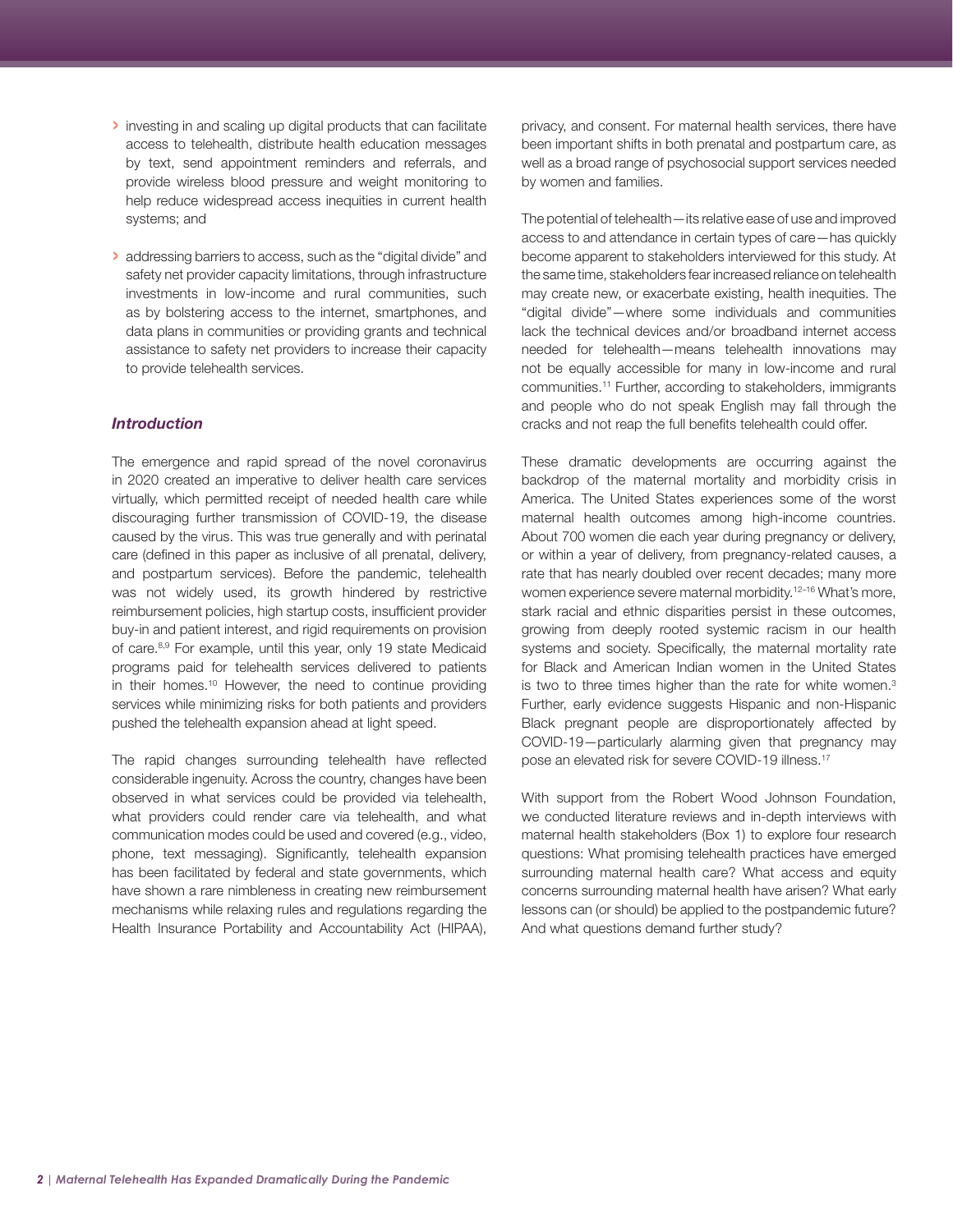## <span id="page-2-0"></span>**BOX 1. RESEARCH METHODS**

**In spring and summer 2020, we conducted individual and small-group interviews with 40 maternal health experts, perinatal care providers, consumer advocates, philanthropic funders, and frontline health workers serving pregnant women to identify and examine key concerns about maternal health equity and challenges raised by the pandemic. We also conducted, and periodically updated, a comprehensive scan of publicly available information on maternal health equity during the pandemic from national policy and research organizations, professional and provider trade organizations, and leading maternal and infant health advocacy groups. Our findings primarily reflect insights into and responses to the pandemic that emerged between March and September 2020.**

**Because of social distancing requirements and the urgency of this topic during the pandemic, this analysis has some limitations. We could not interview mothers directly, and though we interviewed provider and advocate stakeholders, we recognize they do not represent mothers' viewpoints. In addition, our interviewees were predominantly on the East Coast, but we acknowledge community needs and realities differ by location and understand the importance of authentic community voice, partnership, and engagement as solutions are developed, implemented, and evaluated.** 

**We center this work, part of the Urban Institute's larger Transforming Health and Health Care Systems project, around the Center for Social Inclusion's definition of racial equity:\* when "people, including people of color, are owners, planners, and decisionmakers in the systems that govern their lives" and society "[acknowledges and accounts for] past and current inequities and provides all people, particularly those most impacted by racial inequities, the infrastructure needed to thrive."**

\* What is racial equity? Center for Social Inclusion website. [https://www.centerforsocialinclusion.org/our-work/what-is-racial-equity.](https://www.centerforsocialinclusion.org/our-work/what-is-racial-equity/) Accessed October 19, 2020.

## *Promising Maternal Telehealth Practices From the Field*

Perinatal care is traditionally thought of as "high-touch" care. Providers need to carefully observe rapid changes in maternal and fetal development, and long-standing prenatal protocols call for routine and regular physical exams and close monitoring of women's blood pressure, glucose, and weight gain, as well as the health of the developing baby.

Yet, aside from lab tests and certain types of monitoring, perinatal care also lends itself to virtual delivery, since conversations, education, support, and question-and-answer sessions can occur via teleconference and phone. Plus, as stakeholders told us, telehealth has allowed certain formerly routine practices to continue during the pandemic: during a telehealth visit, no one has to wear a mask, and partners can attend and participate. Further, providers can save their scarce personal protective equipment resources for in-person care, something that is particularly important as such shortages persist across the country. Finally, maternity care in the United States traditionally involves more visits than clinically necessary<sup>18</sup>-though more visits focused on addressing psychosocial issues could be beneficial—so scaling back the frequency of contacts because of COVID-19 might not necessarily be negative.

During our interviews with maternal health stakeholders and providers, we learned that most of their patients reportedly have smartphones, if not computers, so reaching women via telehealth had generally not been problematic. Indeed, many providers reported that attendance at prenatal care visits has improved since the pandemic, because of the increased convenience of telehealth and elimination of traditional barriers to keeping appointments for women with low incomes, such as lack of transportation and/or affordable child care. Some practitioners said group prenatal care sessions were "much better attended," while others said telehealth could be a "game changer" for postpartum care, which has traditionally had notoriously low attendance rates but has seen much improved attendance via telehealth. Some providers also believed mental health counseling—needed now more than ever given myriad stresses associated with the pandemic—can succeed virtually. (Some women appear more comfortable, and less threatened, by virtual mental health encounters given the physical distance and privacy telehealth affords.)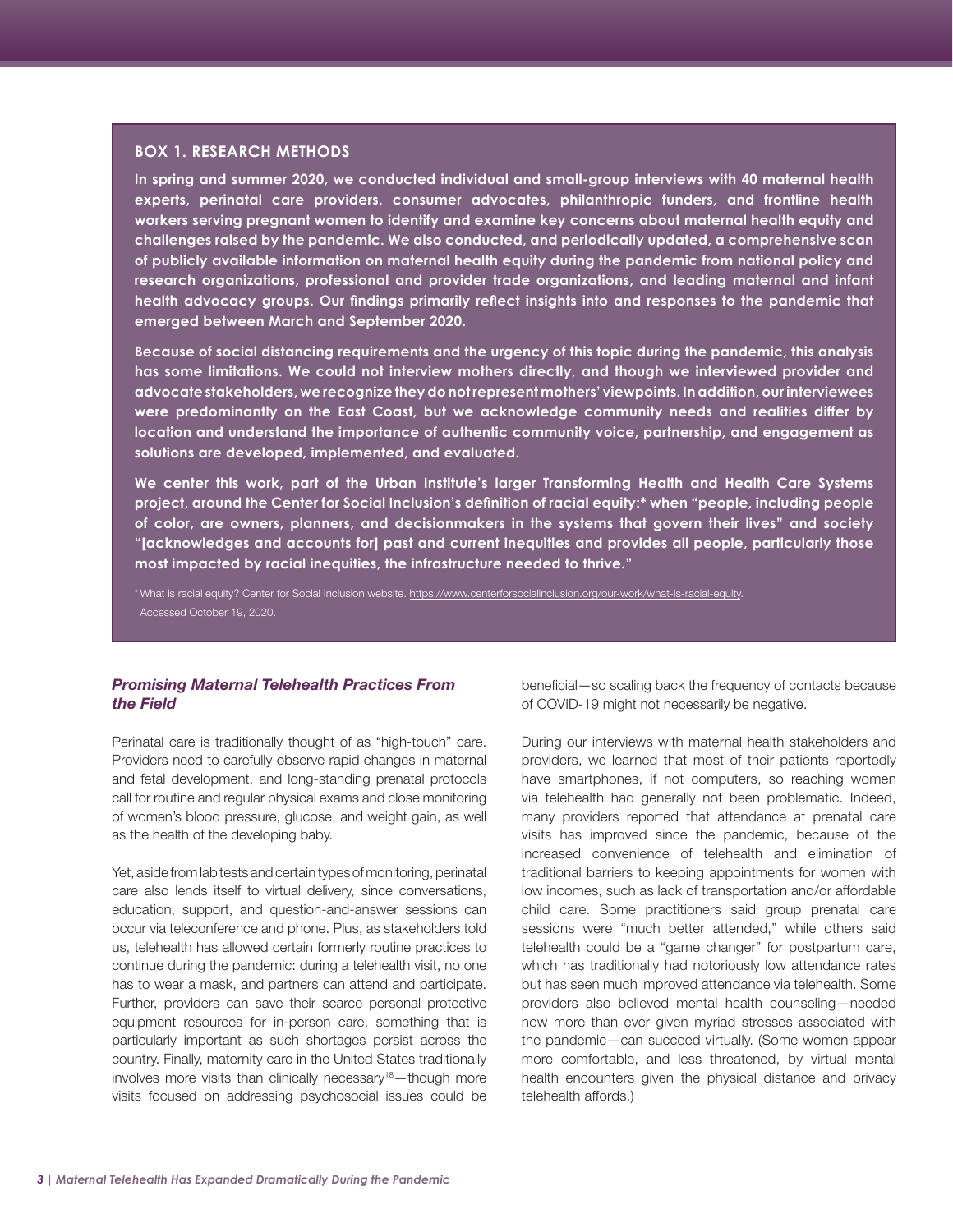<span id="page-3-0"></span>Once again, changes in federal policy surrounding HIPAA and its enforcement have facilitated the proliferation of telehealth. Specifically, the U.S. Department of Health and Human Services announced providers subject to HIPAA rules would have greater flexibility for virtual communications with patients during the public health emergency,<sup>19</sup> asserting that providers would not be penalized for using non–HIPAA compliant communication technologies to deliver telehealth services. The department's statement explicitly confirmed that FaceTime, Facebook Messenger video chat, Google Hangouts video, Zoom, and Skype were acceptable platforms for provision of care, while confirming that HIPAA enforcement discretion would apply to all telehealth services, not just those associated with diagnosis or treatment of COVID-19.<sup>8</sup>

Medicaid pays for nearly half of all births in the United States and is the largest payer for births among women of color: more than 65 percent of non-Hispanic Black women and indigenous women and 60 percent of Hispanic women who gave birth in 2018 were covered by Medicaid.<sup>20</sup> Before the pandemic, only 19 state Medicaid programs paid for telehealth services delivered to patients in their homes, and not all reimbursed these services at the same rates as inperson care.<sup>8</sup> But in the past six months, all 50 states and the District of Columbia have expanded telehealth for their Medicaid populations.<sup>21</sup> On maternal telehealth, our research identified a number of initiatives to enhance Medicaid and private insurance coverage and payment policies in response to the pandemic:

- › In April, *California* Governor Gavin Newsom issued an executive order to loosen state-level privacy and consent requirements.[22](#page-8-0) Further, California enacted temporary emergency changes to its Medi-Cal telehealth policy aimed at increasing access to virtual care, including new coverage for telephone visits. Though telephonic visits were not reimbursed before the pandemic, they must now be reimbursed at the same rate as video and in-person visits during the public health emergency.<sup>[23,24](#page-8-0)</sup>
- › *North Carolina* also updated its state Medicaid telehealth policies to relax certain requirements and reimburse a broader array of services. Effective March 2020, providers could bill for certain prenatal care, postpartum care, and maternal support services conducted via telehealth. For example, providers may now administer pregnancy risk and postpartum depression screenings virtually.<sup>25</sup> Additionally, eligible providers may now provide virtual maternal support services, such as childbirth education and postpartum visits[.26](#page-8-0) The state enacted coverage and payment parity with in-person care for these and other Medicaid telehealth services, meaning providers receive the same rates for virtual care that they received for in-person care.<sup>27</sup>

› In *New Jersey*, the Department of Health modified policies to permit virtual provision of doula support, home visiting, and early intervention services.<sup>28</sup> Like California and North Carolina, New Jersey also temporarily relaxed requirements surrounding the delivery of telehealth services and will now cover audio-only telephone visits.<sup>29</sup> State-regulated health insurers are required to reimburse telehealth services at the same rates as in-person services.

Private-sector products and organizations—both non- and forprofit—as well as local and university-based initiatives have also expanded their presence and efforts in the wake of COVID-19, facilitating the virtual provision of high-quality care. Many of these efforts, such as those below, have targeted underserved communities in hopes of addressing maternal health inequities:

#### › *Maven:*

In March, Massachusetts' state Medicaid program contracted with Maven, a digital health company that provides health care services to women and families—including a wide array of maternity services—via on-demand chat windows and video appointments.<sup>30</sup> Through this contract. Maven has agreed to provide telehealth services to Medicaid beneficiaries experiencing COVID-19 symptoms to facilitate access to care during the pandemic. The company has reportedly provided more than 10,000 physician appointments per week to this population since the beginning of the contract.<sup>31</sup> Available maternity services include fertility and pregnancy care, birth planning, mental health counseling, lactation coaching, and pediatric services.

#### › *Babyscripts:*

Before the pandemic, digital health startup Babyscripts developed a virtual care platform to facilitate remote monitoring and delivery of prenatal care. Its customers consist of health systems and OB/GYN practices across the country. Once providers receive access to the digital platform, they can enroll their patients, who interact with the system through a mobile app.<sup>32</sup> The number of health systems using the Babyscripts platform has skyrocketed this year, with safety net providers accounting for much of the growth.[33](#page-8-0) Patients connected with Babyscripts may receive wireless blood pressure monitoring, weight monitoring, educational messages from care coordinators, appointment reminders, and referrals to social supports.33

### › *Baltimore Digital Equity Coalition:*

Formed in response to the pandemic, the Baltimore Digital Equity Coalition seeks to advance digital equity and "close the digital divide.["34](#page-8-0) The coalition consists of more than 50 organizations attempting to improve access to digital devices, internet connectivity, digital skills training, and technical support in Baltimore. The group aims to coordinate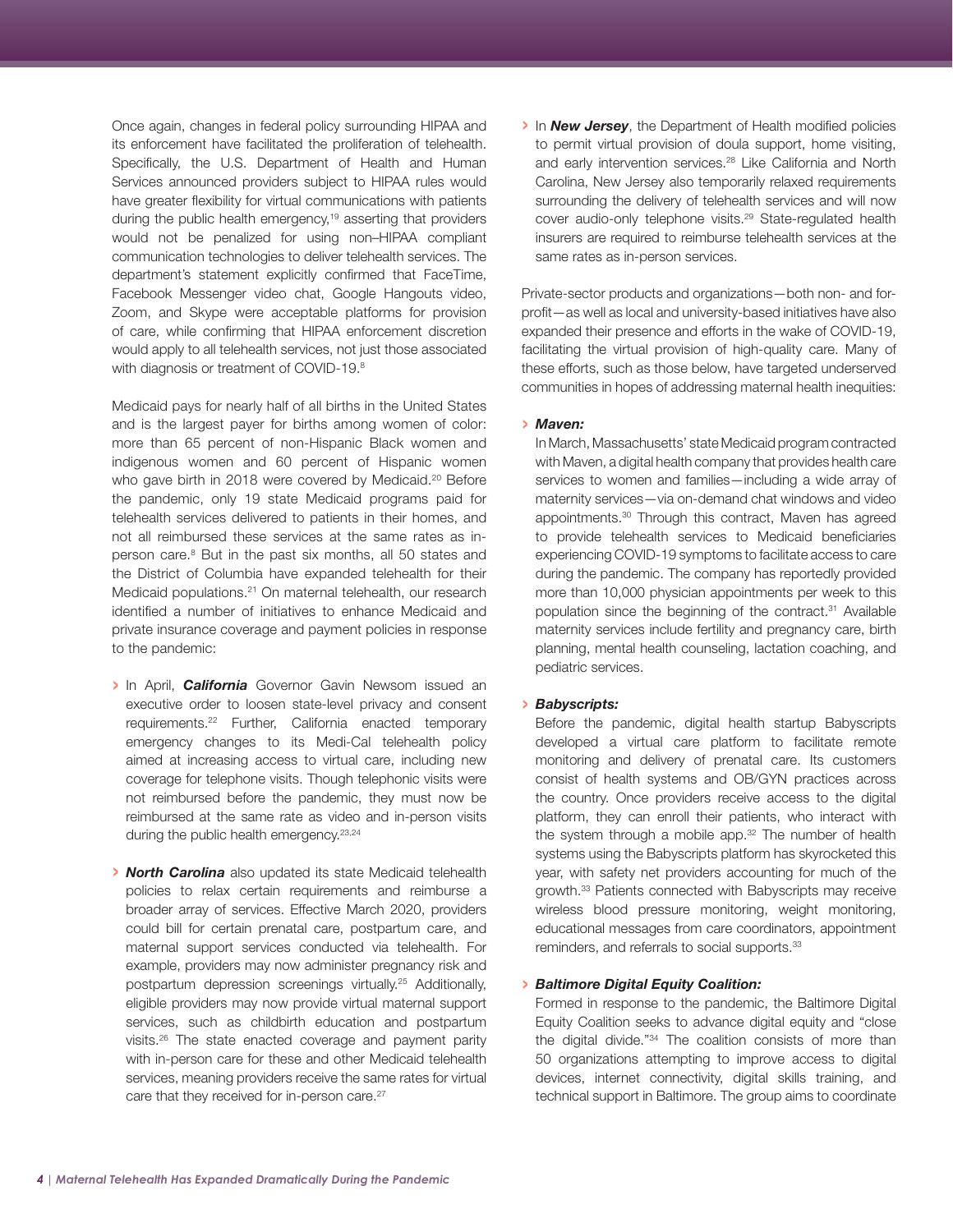<span id="page-4-0"></span>responses across organizations—in the health and other sectors—and develop long-term solutions, extending beyond the pandemic.

#### › *UCSF-SF Respect Initiative:*

Before the pandemic, maternity care providers and researchers at the University of California, San Francisco, (UCSF) General Hospital implemented the SF Respect Initiative.33 This initiative involved the design of new prenatal care models for Medicaid beneficiaries, including a pilot of virtual visits. In response to the pandemic, UCSF scaled up this telehealth component from pilot phase to common practice. Additionally, UCSF researchers have developed guidance for providers implementing telehealth in safety net care settings serving patients with limited English proficiency and/or digital literacy.

### › *Ancient Song Doula Services:*

Ancient Song Doula Services, like many other doula organizations, has pivoted to provide virtual services to all clients during the pandemic. Because some clients may not have smartphones, providers can deliver services via phone calls, text messages, and WhatsApp. Further, Ancient Song developed an online doula training for nurses to better support pregnant people of color.<sup>35</sup>

#### › *Mamatoto Village:*

A D.C. nonprofit offering perinatal supports to women, Mamatoto Village transitioned to offering virtual support services via video and phone, as well as online childbirth and parenting education. The organization also created *A Black Mama's Guide to Living and Thriving* to offer support and guidance on wellness, mental health, childbirth, healthy eating, and other topics during the pandemic.<sup>33</sup>

#### › *Penn Medicine Pregnancy Watch:*

A tool developed by Penn Medicine, Pregnancy Watch sends text messages to pregnant and newly postpartum women who are experiencing symptoms of COVID-19. These texts are sent twice daily, so individuals can be closely monitored and triaged to maternal-fetal specialists if symptoms worsen.[36](#page-8-0) Pregnancy Watch is a spin-off of the larger COVID Watch initiative at the University of Pennsylvania with the same objective.

## › *CHCF Tipping Point for Telehealth Initiative:*

In May, the California Healthcare Foundation (CHCF) approved more than \$6 million in funding aimed at improving Medi-Cal beneficiaries' access to telehealth, increasing telehealth capabilities among safety net providers, and advancing telehealth policy and payment changes.<sup>37</sup> In August, CHCF began providing funds to 40 safety net providers to start or scale up telehealth services.<sup>38</sup>

Finally, many major private insurers (including Aetna, Blue Cross Blue Shield, and United Healthcare)—whether voluntarily or by state law—are changing their telehealth policies to help both consumers and providers. These changes have included waiving cost-sharing for select telehealth services, expanding virtual mental health and/or substance use services, and instituting provider payment parity requirements.<sup>39</sup>

## *Concerns Around Access, Equity, and Sustainability*

Though the maternal health stakeholders and providers with whom we spoke were considerably optimistic about how well telehealth could work for their clients, they also voiced many concerns about whether all populations would benefit equally from emerging practices. These concerns centered on people who might not possess the laptops or smartphones needed for telehealth, or who might own a smartphone but lack WiFi access and can only afford a limited data plan. And, of course, stakeholders acknowledged that many poor urban communities lack access to broadband internet, as do many rural areas across the United States. They said these problems with accessing telehealth may accrue disproportionately to communities of color and low-income communities of color. Indeed, two studies of different New York City health systems found that Black patients were significantly less likely to access telehealth than their white counterparts during the pandemic.<sup>[40,41](#page-8-0)</sup>

A second set of concerns among our stakeholders was that many communities might face language barriers when accessing telehealth services. Women and families whose primary language is not English may not have the same level of access to telehealth support if their providers do not speak their native language or if interpreter and translation services are unavailable. These concerns are exacerbated for vulnerable immigrant communities, who face both language and trust barriers related to immigration enforcement. Some providers said they had had limited experience using interpreters during telehealth visits but found that it was cumbersome. Further, both studies mentioned above found that patients who indicated Spanish was their preferred language were less likely to have used telehealth than those who preferred English.

Concerns over patient privacy have also surfaced as maternal health systems have increasingly relied on telehealth. Obstetrical providers and care coordinators described how pregnant women and new mothers may not always have a private space to do their televisits. Some providers shared that they encourage their patients to take a visit from their car or in a closet, use an online chat box rather than a laptop's or phone's speaker, or simply wear headphones if a private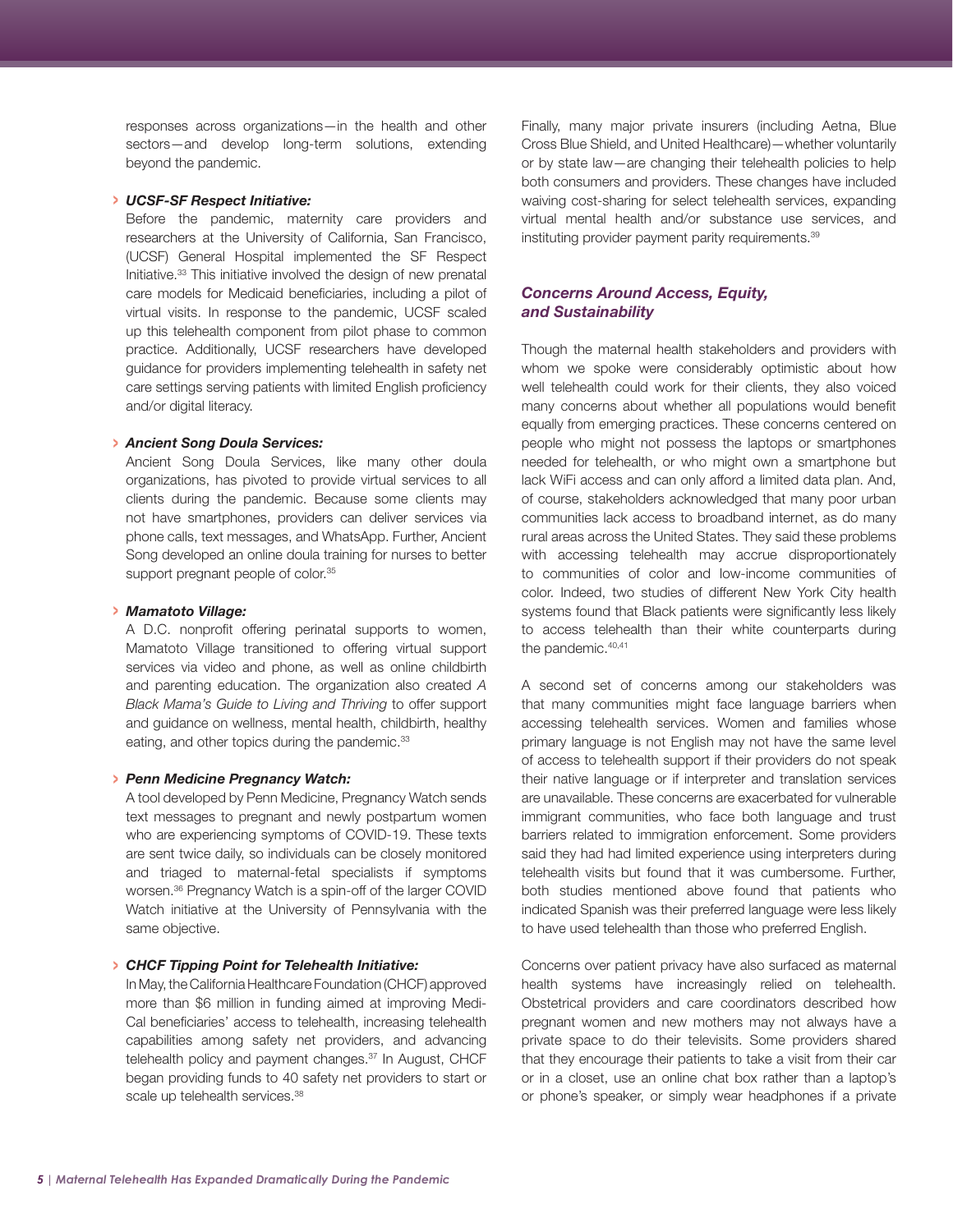<span id="page-5-0"></span>space is not available. Other providers worried about how they would handle situations where they might witness, during a video call, something illegal, unsafe, or dangerous that would normally trigger mandatory reporting. They speculated that they might need to incorporate informed consent procedures to acknowledge that risk before beginning a video call, a tactic that might jeopardize some women's willingness to participate in telehealth.

Providers warned us that all previous, in-person care could not be replaced by telehealth. High-risk pregnant women need to be seen in person more frequently than their lowerrisk counterparts. Some types of care, like home visiting, are intentionally designed to include a focus on providing advice and guidance on setting up a safe home environment for the newborn, a support that is more challenging to provide virtually. And while some mental health therapists supported the provision of virtual counseling, they also said that it was more challenging to pick up on a client's subtle visual and nonverbal cues over a video screen. Relatedly, some providers speculated that liability risks might increase if too much traditional, hands-on care was replaced by virtual care and adverse events occurred during a woman's pregnancy, delivery, or postpartum recovery.

Some maternal health providers and stakeholders worried that health systems might increase their use of telehealth for the wrong reasons. For example, a managed-care plan might see telehealth as a way to reduce costs by reducing access to inperson care. Meanwhile, state Medicaid officials worry that the increased utilization and popularity of telehealth could lead to waste and abuse within the health care sector, such as excess utilization of health services—even when not necessarily needed—simply because these services are more readily available via telehealth and covered by insurance[.42](#page-9-0)

Reimbursement for maternal telehealth was a prominent issue on the minds of a wide range of providers during our interviews. While examples of payment rate parity between in-person and virtual care exist, there are also many cases where telehealth visits are reimbursed at lower rates.<sup>6</sup> Only 6 states required payment parity among commercial payers before the pandemic; while that number has increased to 16 as of September, most states have no such policies in place[.43](#page-9-0) Interestingly, some providers told us that telehealth visits are arguably *more* time intensive, more frequent, and more demanding (in terms of communication) than in-person care, and thus should be reimbursed at *higher* rates and/or reflected in global bundled payments for maternity care. Finally, providers cited examples of states and communities where some types of telehealth are not reimbursed at all, including text messaging, a service frequently used by doulas and other providers serving vulnerable communities of color.

For maternal health providers, stakeholders told us advances in telehealth need to include all birth workers, not just physicians

and more established institutions. Midwives, doulas, community health workers, social workers, mental health providers, substance use disorder providers, home visitors, and outreach workers were all identified as critical providers that work with communities of color. Cultural and linguistic equity will suffer, said our stakeholders, if this full range of providers is left out of coverage and payment policies for telehealth care.

## *Lessons and Questions Moving Forward*

In some ways, the rapid expansion and deployment of telehealth, both generally and in maternal health care, represents an advance in care that has emerged during the COVID-19 pandemic. Many traditional assumptions that telehealth is inferior to in-person care are being challenged. Chronic weaknesses in our health system are being addressed (at least in part) by telehealth, including lack of transportation (for people who do not have cars or who live in rural areas or in communities with inadequate public transportation), insufficient or unsafe child care, and overcrowded public clinics where women may wait hours for a routine, 10-minute visit. Because smartphones (if not computers) are increasingly ubiquitous, the convenience of telehealth is apparent and manifests itself in higher attendance at visits. Still, telehealth is not working equally well for all populations and cannot adequately substitute for inperson care when high medical or psychosocial risks demand more hands-on care and support.

Given these opposing forces, and drawing on the lessons learned through this research, we present the following suggestions for how policymakers, providers, and payers can capitalize on the promising potential of telehealth to promote more equitable care delivery and outcomes now and in the future.

#### *State and Federal Policy Changes*

- › Given emerging evidence that overall access to care may improve with more telehealth—specifically, that populations facing chronic transportation and child care barriers seem more likely to keep critical prenatal and postpartum appointments when telehealth is an option—federal and state governments could consider making permanent many of the telehealth policies that have been adopted temporarily in response to the public health emergency.
- › State Medicaid programs and private payers could encourage increased use of maternal telehealth by adopting payment parity policies so telehealth visits—including telephone-only contacts—are reimbursed at the same rates as in-person care.
- › Medicaid programs could broaden the range of services permissible via telehealth—services that are critical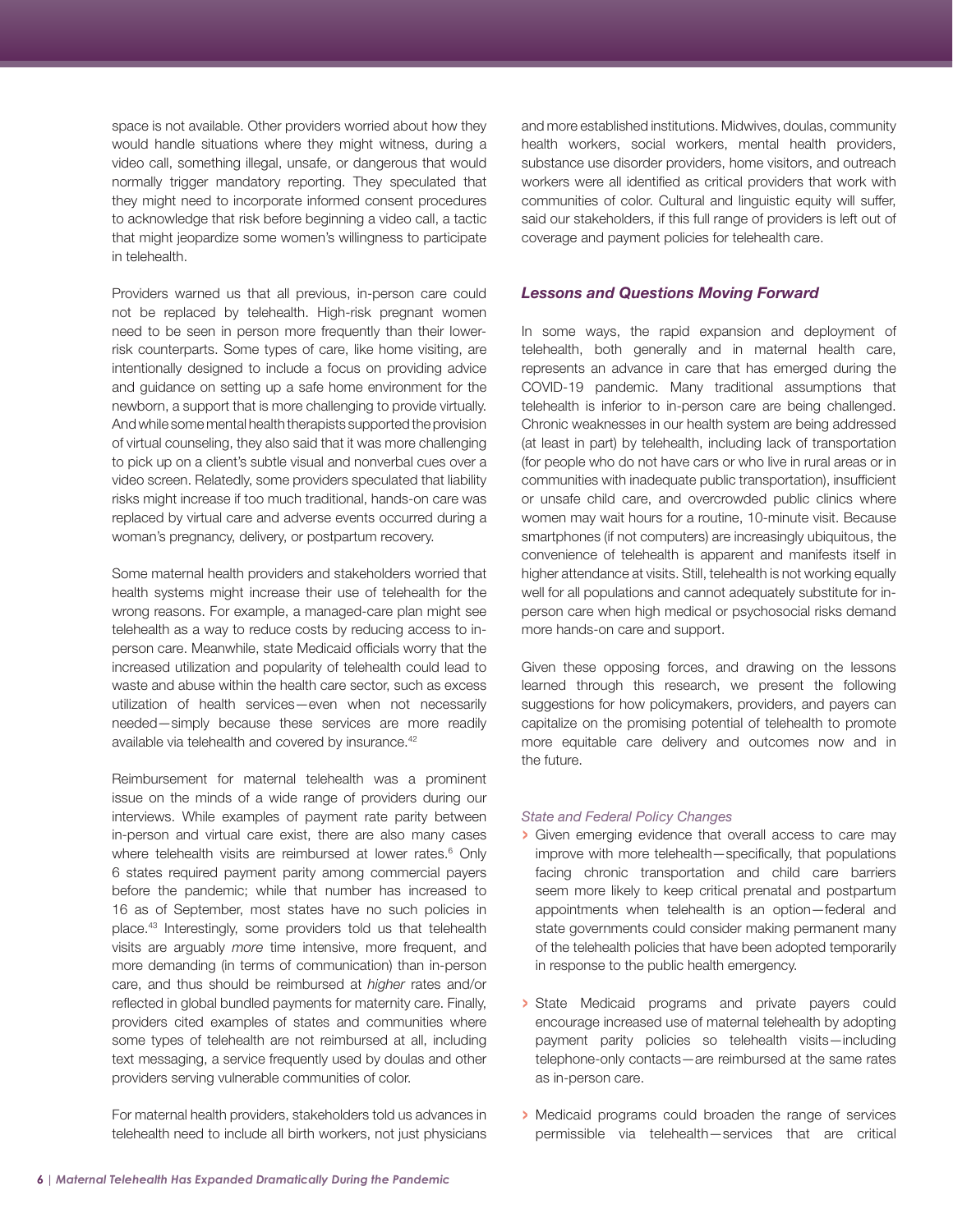to the health and well-being of populations that suffer disproportionate maternal morbidity and mortality including doula support, prenatal risk assessment and postpartum depression screening, home visiting, early intervention, mental health and substance use disorder counseling, and maternal support services like childbirth and parenting education.

› Alongside such benefits expansion, Medicaid programs could qualify as providers the myriad small, communitybased agencies that render critical, nonmedical maternal support services, as exemplified by Ancient Song Doula Services and Mamatoto Village.

#### *Private-Sector Digital Products*

› Private and public payers, including state Medicaid programs and Medicaid managed-care organizations, could cover and make available to their enrollees private-sector digital products like those mentioned in this paper. Products that facilitate access to telehealth, send appointment reminders and helpful educational messages via text, provide wireless blood pressure and weight monitoring, and facilitate referrals to community support services could reduce access inequities that are widespread in current health systems.

## *Infrastructure Investments to Address Inequity and Disparities*

› Federal, state, and local governments could make infrastructure investments to expand communities' internet access and connectivity and reduce the digital divide so all populations can equally benefit from advances being made in telehealth.

› Governments could also bolster safety net providers' capacity to deliver telehealth through the provision of grants and technical assistance.

Maternal health stakeholders also raised many concerns about the increased reliance on telehealth. Therefore, it will be critical to monitor the effects of increased access to and use of telehealth and make adjustments and improvements on an ongoing basis. It will be imperative to engage patient voices in these efforts. Critical questions for researchers and policymakers to ask and answer moving forward include the following:

- › How does an increase in telehealth affect outcomes and quality of care, across populations and in both urban and rural communities, generally?
- › How does increased use of telehealth affect maternal health equity, specifically? Does it exacerbate disparate outcomes for Black and indigenous populations, or does it help level the playing field?
- › How do we ensure that cultural, ethnic, and language inequities are not exacerbated by telehealth?
- › In light of relaxed HIPAA rules, what privacy risks does telehealth pose, particularly for people with substance use disorders, individuals with mental health concerns, and other stigmatized groups?

Clear, data-driven, and patient-centered answers to these questions will help determine whether increased reliance on telehealth helps, or harms, our country's efforts to address maternal health inequity.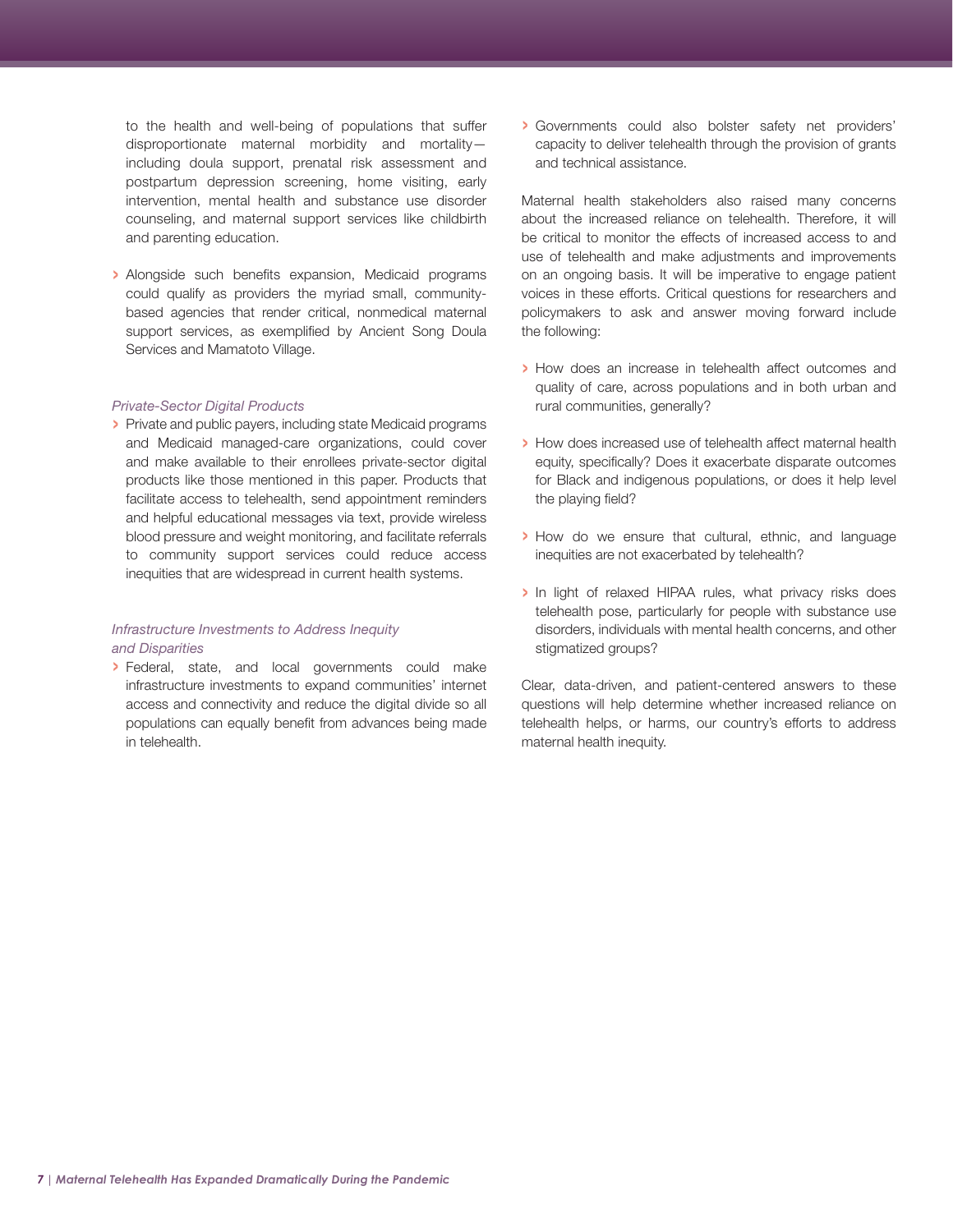# <span id="page-7-0"></span>**References**

- [1](#page-0-0) Delbanco S, Lehan M, Montalvo T, Levin-Scherz J. The rising U.S. maternal mortality rate demands action from employers. Harvard Business Review, June 28, 2019. <https://hbr.org/2019/06/the-rising-u-s-maternal-mortality-rate-demands-action-from-employers>. Accessed October 16, 2020.
- [2](#page-0-0) We recognize some people who become pregnant and give birth do not identify as women. In this brief, we use "women" and "mothers" as shorthand for all people who might need pregnancy, birth, and postpartum care. "Maternal care" includes these services and anyone requiring them.
- [3](#page-0-0) Centers for Disease Control and Prevention. *Racial and Ethnic Disparities Continue in Pregnancy-Related Deaths: Black, American Indian/Alaska Native Women Most Affected*. Atlanta: Centers for Disease Control and Prevention; 2019. [https://www.cdc.gov/media/releases/2019/p0905-racial-ethnic](https://www.cdc.gov/media/releases/2019/p0905-racial-ethnic-disparities-pregnancy-deaths.html)[disparities-pregnancy-deaths.html](https://www.cdc.gov/media/releases/2019/p0905-racial-ethnic-disparities-pregnancy-deaths.html). Accessed October 16, 2020.
- [4](#page-0-0) The impact of institutional racism on maternal and child health. National Institute for Children's Health Quality website. [https://www.nichq.org/insight/](https://www.nichq.org/insight/impact-institutional-racism-maternal-and-child-health) [impact-institutional-racism-maternal-and-child-health](https://www.nichq.org/insight/impact-institutional-racism-maternal-and-child-health). Accessed October 16, 2020.
- 5 Worcester S. The American maternal mortality crisis: The role of racism and bias. *Ob.Gyn. News*. May 5, 2020. [https://www.mdedge.com/obgyn/](https://www.mdedge.com/obgyn/article/221705/obstetrics/american-maternal-mortality-crisis-role-racism-and-bias) [article/221705/obstetrics/american-maternal-mortality-crisis-role-racism-and-bias.](https://www.mdedge.com/obgyn/article/221705/obstetrics/american-maternal-mortality-crisis-role-racism-and-bias) Accessed October 12, 2020.
- [6](#page-0-0) Wise A. Structural racism in medicine worsens the health of Black women and infants. *Rewire News Group*. January 17, 2020. [https://rewirenewsgroup.](https://rewirenewsgroup.com/article/2020/01/17/structural-racism-in-medicine-worsens-the-health-of-black-women-and-infants/) [com/article/2020/01/17/structural-racism-in-medicine-worsens-the-health-of-black-women-and-infants/](https://rewirenewsgroup.com/article/2020/01/17/structural-racism-in-medicine-worsens-the-health-of-black-women-and-infants/). Accessed October 12, 2020.
- [7](#page-0-0) We use "perinatal" to describe the full antenatal and postpartum experience, rather than just the few weeks before and after delivery.
- [8](#page-1-0) Weigel G, Ramaswamy A, Sobel L, Salganicoff A, Cubanski J, Freed M. Opportunities and barriers for telemedicine in the U.S. during the COVID-19 emergency and beyond. Henry J. Kaiser Family Foundation. 2020. [https://www.kff.org/womens-health-policy/issue-brief/opportunities-and-barriers-for](https://www.kff.org/womens-health-policy/issue-brief/opportunities-and-barriers-for-telemedicine-in-the-u-s-during-the-covid-19-emergency-and-beyond/)[telemedicine-in-the-u-s-during-the-covid-19-emergency-and-beyond/.](https://www.kff.org/womens-health-policy/issue-brief/opportunities-and-barriers-for-telemedicine-in-the-u-s-during-the-covid-19-emergency-and-beyond/) Published May 11, 2020. Accessed October 16, 2020.
- [9](#page-1-0) Lee TN, Karsten J, Roberts J. *Removing Regulatory Barriers to Telehealth Before and After COVID-19*. Washington: Brookings Institution; 2020. <https://www.brookings.edu/research/removing-regulatory-barriers-to-telehealth-before-and-after-covid-19/>. Accessed October 16, 2020.
- [10](#page-1-0) Weigel G, Fredrickson B, Ranji U. Telemedicine and pregnancy care. Henry J. Kaiser Family Foundation. 2020. [https://www.kff.org/womens-health-policy/](https://www.kff.org/womens-health-policy/issue-brief/telemedicine-and-pregnancy-care/) [issue-brief/telemedicine-and-pregnancy-care/](https://www.kff.org/womens-health-policy/issue-brief/telemedicine-and-pregnancy-care/). Published February 26, 2020. Accessed October 16, 2020.
- [11](#page-1-0) López L, Green AR, Tan-McGrory A, King RS, Betancourt JR. Bridging the digital divide in health care: The role of health information technology in addressing racial and ethnic disparities. *The Joint Commission Journal on Quality and Patient Safety* 2011;37(10):437–45. [https://doi.org/10.1016/s1553-7250\(11\)37055-9](https://doi.org/10.1016/s1553-7250(11)37055-9). Published October 2011. Accessed October 16, 2020.
- [12](#page-1-0) Severe maternal morbidity in the United States. Centers for Disease Control and Prevention website. [https://www.cdc.gov/reproductivehealth/](https://www.cdc.gov/reproductivehealth/maternalinfanthealth/severematernalmorbidity.html) [maternalinfanthealth/severematernalmorbidity.html.](https://www.cdc.gov/reproductivehealth/maternalinfanthealth/severematernalmorbidity.html) Updated January 31, 2020. Accessed October 16, 2020.
- 13 Pregnancy mortality surveillance system. Centers for Disease Control and Prevention website. [https://www.cdc.gov/reproductivehealth/maternal-mortality/](https://www.cdc.gov/reproductivehealth/maternal-mortality/pregnancy-mortality-surveillance-system.htm) [pregnancy-mortality-surveillance-system.htm.](https://www.cdc.gov/reproductivehealth/maternal-mortality/pregnancy-mortality-surveillance-system.htm) Updated February 4, 2020. Accessed October 16, 2020.
- 14 MacDorman MF, Declercq E, Cabral H, Morton C. Is the United States maternal mortality rate increasing? Disentangling trends from measurement issues. *Obstetrics and Gynecology* 2016;128(3):447–55.<https://dx.doi.org/10.1097%2FAOG.0000000000001556>. Published September 2016. Accessed October 16, 2020.
- 15 McLemore MR. (2020). *COVID-19 Is No Reason to Abandon Pregnant People*. *Scientific American*. [https://blogs.scientificamerican.com/observations/](https://blogs.scientificamerican.com/observations/covid-19-is-no-reason-to-abandon-pregnant-people/) [covid-19-is-no-reason-to-abandon-pregnant-people/.](https://blogs.scientificamerican.com/observations/covid-19-is-no-reason-to-abandon-pregnant-people/)
- [16](#page-1-0) Petersen E, Davis NL, Goodman D, et al. Vital signs: Pregnancy-related deaths, United States, 2011–2015, and strategies for prevention, 13 states, 2013–2017. *Morbidity and Mortality Weekly Report* 2019;68(18):423–29. [https://www.cdc.gov/mmwr/volumes/68/wr/mm6818e1.htm.](https://www.cdc.gov/mmwr/volumes/68/wr/mm6818e1.htm) Published May 10, 2019. Accessed October 16, 2020.
- [17](#page-1-0) Ellington S, Strid P, Tong VT, et al. Characteristics of women of reproductive age with laboratory-confirmed SARS-CoV-2 infection by pregnancy status— United States, January 22–June 7, 2020. *Morbidity and Mortality Weekly Report* 2020;69(25);769–75. [https://www.cdc.gov/mmwr/volumes/69/wr/](https://www.cdc.gov/mmwr/volumes/69/wr/mm6925a1.htm) [mm6925a1.htm](https://www.cdc.gov/mmwr/volumes/69/wr/mm6925a1.htm). Published June 26, 2020. Accessed October 16, 2020.
- [18](#page-2-0) Carter EB, Tuuli MG, Caughey AB, Odibo AO, Macones GA, Cahill AG. Number of prenatal visits and pregnancy outcomes in low-risk women. *Journal of Perinatology* 2016;36(3):178–81.<https://dx.doi.org/10.1038%2Fjp.2015.183>. Published June 10, 2016. Accessed October 16, 2020.
- [19](#page-3-0) U.S. Department of Health and Human Services. *Notification of Enforcement Discretion for Telehealth Remote Communications During the COVID-19 Nationwide Public Health Emergency*. Washington: U.S. Department of Health and Human Services; 2020. [https://www.hhs.gov/hipaa/for-professionals/](https://www.hhs.gov/hipaa/for-professionals/special-topics/emergency-preparedness/notification-enforcement-discretion-telehealth/index.html) [special-topics/emergency-preparedness/notification-enforcement-discretion-telehealth/index.html.](https://www.hhs.gov/hipaa/for-professionals/special-topics/emergency-preparedness/notification-enforcement-discretion-telehealth/index.html) Accessed October 16, 2020.
- [20](#page-3-0) Medicaid and CHIP Payment and Access Commission. Medicaid's role in financing maternity care. 2020. [https://www.macpac.gov/wp-content/](https://www.macpac.gov/wp-content/uploads/2020/01/Medicaid%E2%80%99s-Role-in-Financing-Maternity-Care.pdf) [uploads/2020/01/Medicaid%E2%80%99s-Role-in-Financing-Maternity-Care.pdf.](https://www.macpac.gov/wp-content/uploads/2020/01/Medicaid%E2%80%99s-Role-in-Financing-Maternity-Care.pdf) Published January 2020. Accessed October 16, 2020.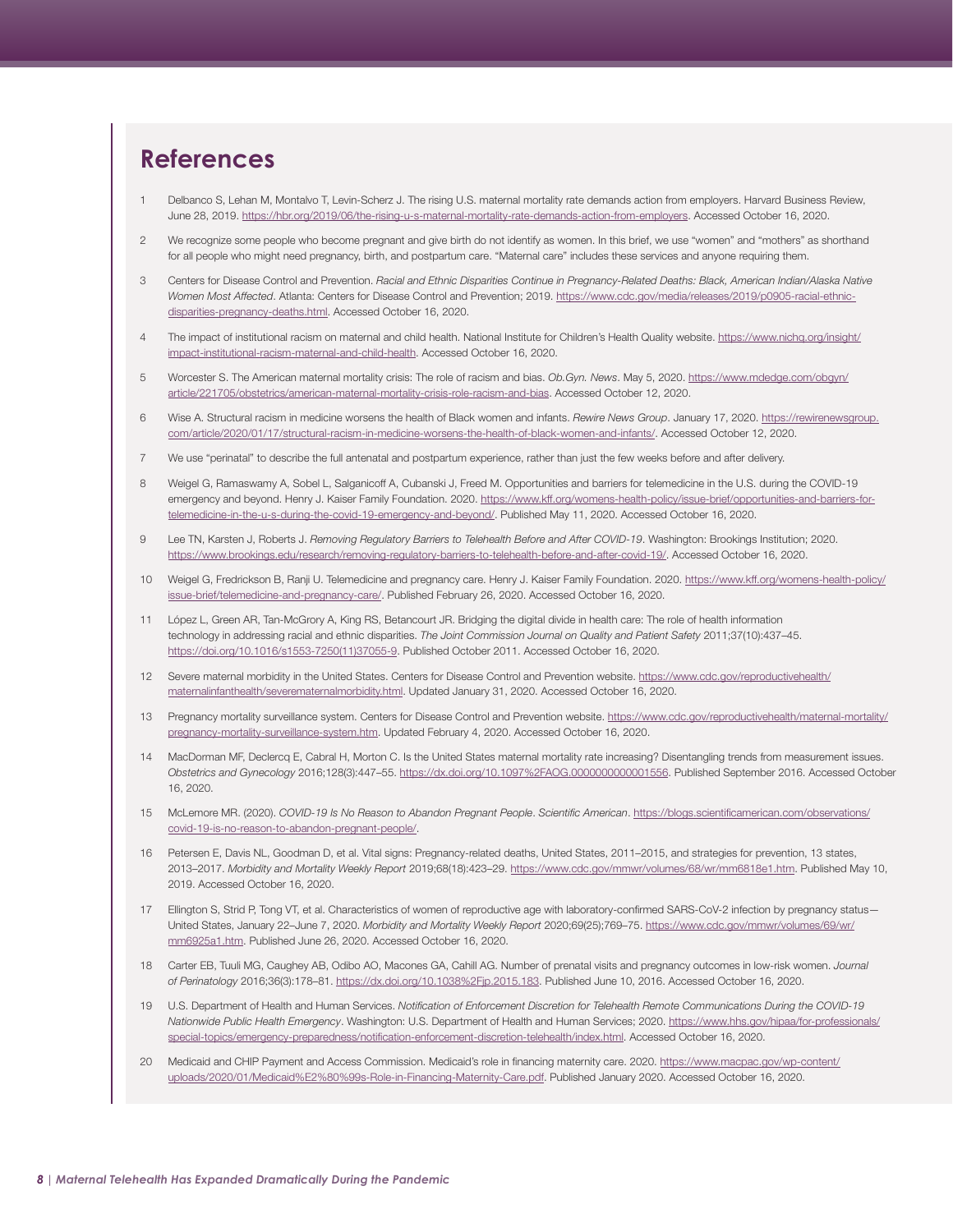- <span id="page-8-0"></span>[21](#page-3-0) Manatt. Executive summary: Tracking telehealth changes state-by-state in response to COVID-19. 2020. [https://www.manatt.com/insights/newsletters/](https://www.manatt.com/insights/newsletters/covid-19-update/executive-summary-tracking-telehealth-changes-stat) [covid-19-update/executive-summary-tracking-telehealth-changes-stat](https://www.manatt.com/insights/newsletters/covid-19-update/executive-summary-tracking-telehealth-changes-stat). Published and accessed October 16, 2020.
- [22](#page-3-0) Carrión F, Coursolle A. (2020). *California Responds to COVID-19 by Expanding Telehealth*. National Health Law Program. [https://healthlaw.org/california](https://healthlaw.org/california-responds-to-covid-19-by-expanding-telehealth/)[responds-to-covid-19-by-expanding-telehealth/](https://healthlaw.org/california-responds-to-covid-19-by-expanding-telehealth/).
- [23](#page-3-0) Carrión F. Medi-Cal telehealth guidance during the COVID-19 emergency. National Health Law Program. 2020. [https://healthlaw.org/resource/medi-cal](https://healthlaw.org/resource/medi-cal-telehealth-guidance-during-the-covid-19-emergency/)[telehealth-guidance-during-the-covid-19-emergency/.](https://healthlaw.org/resource/medi-cal-telehealth-guidance-during-the-covid-19-emergency/) Published April 7, 2020. Accessed October 19, 2020.
- [24](#page-3-0) California Health and Human Services Agency, Department of Health Care Services. *Medi-Cal Payment for Telehealth and Virtual/Telephonic Communications Relative to the 2019-Novel Coronavirus (COVID-19)*. Sacramento, CA: California Health and Human Services Agency; 2020. <https://www.dhcs.ca.gov/Documents/COVID-19/Telehealth-Other-Virtual-Telephonic-Communications-6-19.pdf>. Accessed October 16, 2020.
- [25](#page-3-0) Community Care of North Carolina. Telehealth resources for pregnancy medical home providers. 2020. [https://www.communitycarenc.org/ob-telehealth](https://www.communitycarenc.org/ob-telehealth-resources-for-pmh-providers)[resources-for-pmh-providers](https://www.communitycarenc.org/ob-telehealth-resources-for-pmh-providers). Published April 22, 2020. Accessed October 16, 2020.
- [26](#page-3-0) North Carolina Department of Health and Human Services, Medicaid Division of Health Benefits. *SPECIAL BULLETIN COVID-19 #84: Telehealth and Virtual Patient Communications Clinical Policy Modifications – Maternal Support Services Provided by Local Health Departments*. Raleigh: North Carolina Department of Health and Human Services; 2020. [https://medicaid.ncdhhs.gov/blog/2020/05/07/special-bulletin-covid-19-84-telehealth-and-virtual](https://medicaid.ncdhhs.gov/blog/2020/05/07/special-bulletin-covid-19-84-telehealth-and-virtual-patient-communications-clinical)[patient-communications-clinical](https://medicaid.ncdhhs.gov/blog/2020/05/07/special-bulletin-covid-19-84-telehealth-and-virtual-patient-communications-clinical). Accessed October 16, 2020.
- [27](#page-3-0) Community Care of North Carolina. Summary of NC Medicaid telehealth provisions in response to COVID-19. 2020. [https://www.communitycarenc.org/](https://www.communitycarenc.org/files/telehealth-provisions-phase-2) [files/telehealth-provisions-phase-2.](https://www.communitycarenc.org/files/telehealth-provisions-phase-2) Updated March 22, 2020. Accessed October 16, 2020.
- [28](#page-3-0) What resources or guidance is there for expecting mothers, new mothers, and health care providers? What rules are in place for labor and delivery during COVID-19? State of New Jersey COVID-19 Information Hub website. [https://covid19.nj.gov/faqs/nj-information/health-care-professionals/what-resources](https://covid19.nj.gov/faqs/nj-information/health-care-professionals/what-resources-or-guidance-is-there-for-expecting-mothers-new-mothers-and-health-care-providers)[or-guidance-is-there-for-expecting-mothers-new-mothers-and-health-care-providers](https://covid19.nj.gov/faqs/nj-information/health-care-professionals/what-resources-or-guidance-is-there-for-expecting-mothers-new-mothers-and-health-care-providers). Updated June 29, 2020. Accessed October 16, 2020.
- [29](#page-3-0) New Jersey Division of Consumer Affairs. *Telehealth Services During the COVID-19 Pandemic: Frequently Asked Questions (FAQs)*. Newark, New Jersey: New Jersey Division of Consumer Affairs; 2020. [https://www.njconsumeraffairs.gov/COVID19/Documents/FAQ-Telehealth.pdf.](https://www.njconsumeraffairs.gov/COVID19/Documents/FAQ-Telehealth.pdf) Accessed October 16, 2020.
- [30](#page-3-0) MassHealth, Maven to offer free access to telemedicine during COVID-19. Coverager.com. [https://coverager.com/masshealth-maven-to-offer-free-access](https://coverager.com/masshealth-maven-to-offer-free-access-to-telemedicine-during-covid-19/)[to-telemedicine-during-covid-19/](https://coverager.com/masshealth-maven-to-offer-free-access-to-telemedicine-during-covid-19/). Published April 1, 2020. Accessed October 16, 2020.
- [31](#page-3-0) Hostetter M, Klein S, Zephyrin L. Maternity care, interrupted. Commonwealth Fund website. [http://features.commonwealthfund.org/maternity-care](http://features.commonwealthfund.org/maternity-care-interrupted)[interrupted.](http://features.commonwealthfund.org/maternity-care-interrupted) Published May 27, 2020. Accessed October 16, 2020.
- [32](#page-3-0) How it works. Babyscripts website. <https://www.getbabyscripts.com/how-it-works.html>. Accessed October 16, 2020.
- [33](#page-3-0) Graham M. Here's how Babyscripts is helping OB-GYNs care for pregnant patients during COVID-19. *Technical.ly*. April 14, 2020. [https://technical.ly/](https://technical.ly/dc/2020/04/14/babyscripts-helping-obgyns-care-for-pregnant-patients-during-covid-19/) [dc/2020/04/14/babyscripts-helping-obgyns-care-for-pregnant-patients-during-covid-19/](https://technical.ly/dc/2020/04/14/babyscripts-helping-obgyns-care-for-pregnant-patients-during-covid-19/). Accessed October 16, 2020.
- [34](#page-3-0) About us. Baltimore Digital Equity Coalition website.<https://digitalequitybaltimore.org/about-us/>. Accessed October 16, 2020.
- [35](#page-4-0) Bion XS. (2020). *Efforts to Reduce Black Maternal Mortality Complicated by COVID-19*. California Health Care Foundation. [https://www.chcf.org/blog/](https://www.chcf.org/blog/efforts-reduce-black-maternal-mortality-complicated-covid-19/) [efforts-reduce-black-maternal-mortality-complicated-covid-19/.](https://www.chcf.org/blog/efforts-reduce-black-maternal-mortality-complicated-covid-19/)
- [36](#page-4-0) Otto F. Text-based platform helps Penn Medicine watch over COVID-19 patients safe at home. *Penn Medicine News*. April 15, 2020. [https://www.](https://www.pennmedicine.org/news/news-blog/2020/april/text-based-platform-helps-penn-watch-over-covid19-patients-safe-at-home) [pennmedicine.org/news/news-blog/2020/april/text-based-platform-helps-penn-watch-over-covid19-patients-safe-at-home.](https://www.pennmedicine.org/news/news-blog/2020/april/text-based-platform-helps-penn-watch-over-covid19-patients-safe-at-home) Accessed October 16, 2020.
- [37](#page-4-0) Tipping point for telehealth initiative: Transforming safety-net patients' access to care, during and beyond the COVID-19 pandemic. California Health Care Foundation website. https://www.chcf.org/project/tipping-point-telehealth-initiative/#.X4nW9Is1C54. Published August 17, 2020. Accessed October 16, 2020.
- [38](#page-4-0) Connected Care Accelerator. Center for Care Innovations website. [https://www.careinnovations.org/programs/connected-care-accelerator/.](https://www.careinnovations.org/programs/connected-care-accelerator/) Accessed October 16, 2020.
- [39](#page-4-0) Hudman J, McDermott D, Shanosky N, Cox C. How private insurers are using telehealth to respond to the pandemic. Peterson-KFF Health System Tracker. 2020. [https://www.healthsystemtracker.org/brief/how-private-insurers-are-using-telehealth-to-respond-to-the-pandemic/.](https://www.healthsystemtracker.org/brief/how-private-insurers-are-using-telehealth-to-respond-to-the-pandemic/) Published August 6, 2020. Accessed October 16, 2020.
- [40](#page-4-0) Chunara R, Zhao Y, Chen J, et al. Telemedicine and healthcare disparities: A cohort study in a large healthcare system in New York City during COVID-19. *Journal of the American Medical Informatics Association* 2020; ocaa217. [https://doi.org/10.1093/jamia/ocaa217.](https://doi.org/10.1093/jamia/ocaa217) Published August 31, 2020. Accessed October 19, 2020.
- [41](#page-4-0) Weber E, Miller SJ, Astha V, Janevic T, Benn E. Characteristics of telehealth users in NYC for COVID-related care during the coronavirus pandemic. *Journal of the American Medical Informatics Association* 2020;ocaa216. [https://doi.org/10.1093/jamia/ocaa216.](https://doi.org/10.1093/jamia/ocaa216) Published August 31, 2020. Accessed October 16, 2020.